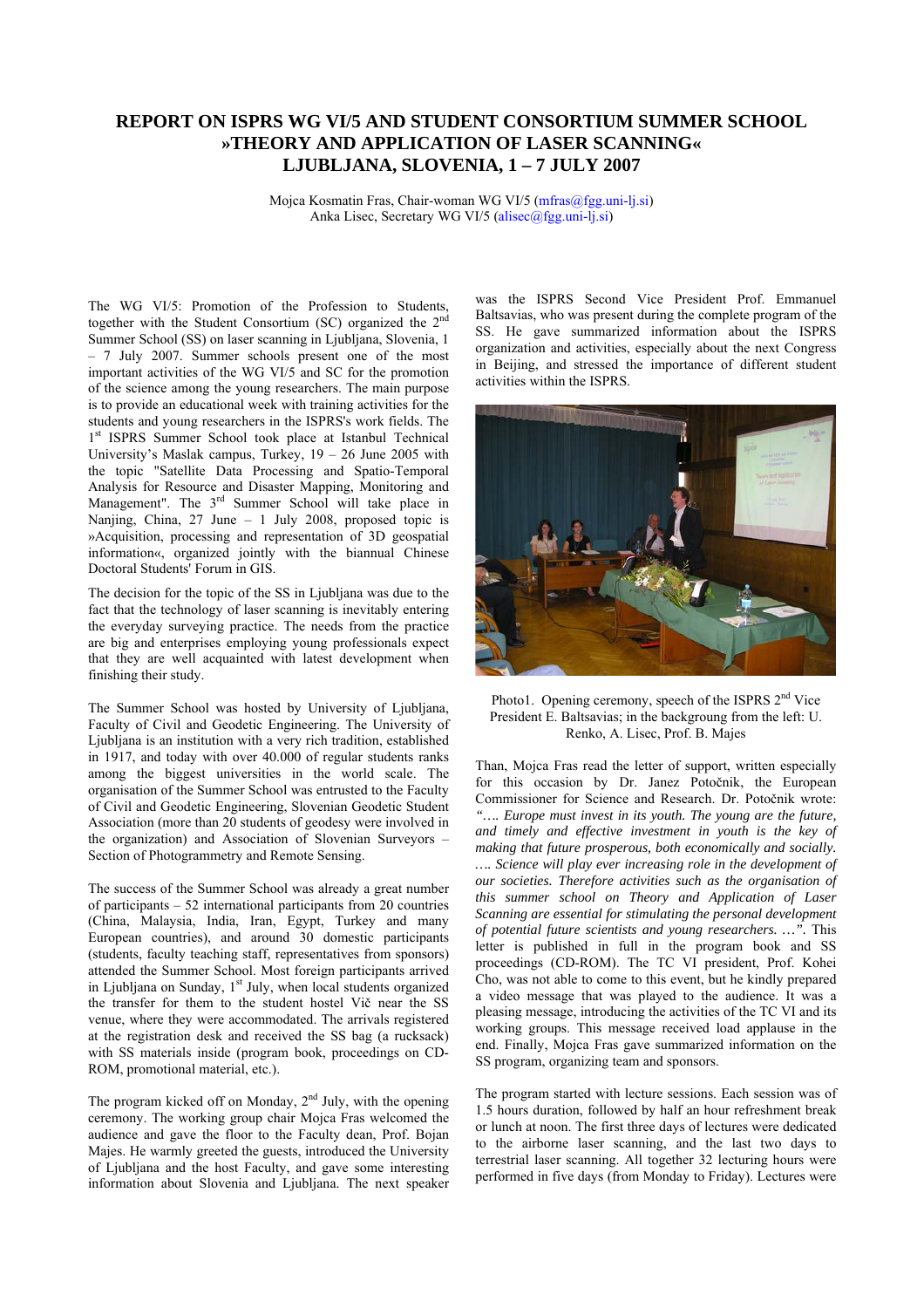given in different ways, some were theoretical and some were practical in a form of a tutorial (work on computer using special software) and practical exercises (outdoor measurements).

The first lecture was given in two sessions by Dr. Peter Frieβ, an independent consultant for Optech International, on requirements for generating a geometrically correct point cloud. He introduced principles of airborne laser mapping, mathematical model for laser point computation and laser point block adjustment. After lunch, the afternoon lecture was given by Dr. Arthur Rohrbach from Leica Geosystems on ALS Applications and operation with latest generation of scanners. He presented typical applications, flight planning, execution and evaluation, costing and gave examples of projects.

The Monday evening was reserved for welcome party in the Faculty entrance hall. It was organized by local students, leaded by Urška Renko, the president of the Slovenian Geodetic Student Association. She expressed the most cordial welcome and than a short but cheerful cultural program followed with chorus singing Slovenian traditional songs, musical performance duet on synthesiser (Mojca Fras) and singing saw (Tomaž Podobnikar). The guests were served with domestic food ("kraški pršut" – ham dried on the air, and "potica" – rolled walnut cake) and drink. The scene was than really set in motion with trumpets and drums of the "Donald TrumpeT", recently very popular Slovenian music group.



Photo 2. From the left: Cemal Ő. Kıvılcım, co-organiser of the 1<sup>st</sup> SS in Istanbul, Anka Lisec co-organizer of the 2<sup>nd</sup> SS in Ljubljana, Yini Jia and Yong Zhang, co-organizers of the 3rd SS in Nanjing

On Tuesday morning, 3rd July, two sessions were dedicated to ALS data processing tutorial, lectured by Charles Lemaire from INPHO GmbH, in the computer room. The tutorial was about processing lidar data using the INPHO products line: DTM master/DTM master stereo and SCOP++LIDAR package. In the afternoon, a double-decker drove participants to Lesce sport airport where the Slovenian enterprise Flycom has a hangar with helicopters and the newest lidar equipment (full-wave scanner). The company staff cordially accepted the guests and made a thorough presentation of the equipment and some of theirs recent projects. This was very instructive occasion for many of the participants, having opportunity to see in "real" such an equipment. The way leaded us further to the Bled glacial lake, very famous and nice tourist resort, surrounded by Julian Alps. There was some free time to discover the

surroundings of this famous place at the edge of the national park (Triglavski narodni park). The day finished with a dinner in a domestic restaurant in Žirovnica, where everyone suffered from the gigantic meal portion.



Photo 3. Visiting Flycom hangar

On Wednesday,  $4<sup>th</sup>$  July, there were two morning and two afternoon sessions in the program. The first session was given by Prof. Norbert Pfeifer from Vienna University of Technology (IPF) on DSM/DTM filtering. He introduced problem definition, approaches to ALS data filtering, exemplified by implemented algorithms. In addition, he explained the physics features of the laser beam and gave some basic information on bathymetric laser scanning.



Photo 4. Prof. N. Pfeifer answering many questions during the break

The second and the third lectures, focused on information extraction from ALS, were given by Prof. George Vosselman from the ITC. This was very interesting and thorough lecture about segmentation of point clouds, detection of buildings, 3D modelling of buildings and 3D modelling of roads. The last session of this day was given by Cristoph Straub from Albert-Ludwigs University Freiburge, Department of RS and Landscape Information Systems, on application of laser scanning in forestry. His presentation was prepared with contribution of Prof. Barbara Koch and her team. He introduced the LS application in forestry, explained some methods for single tree delineation and forest stand mapping, presented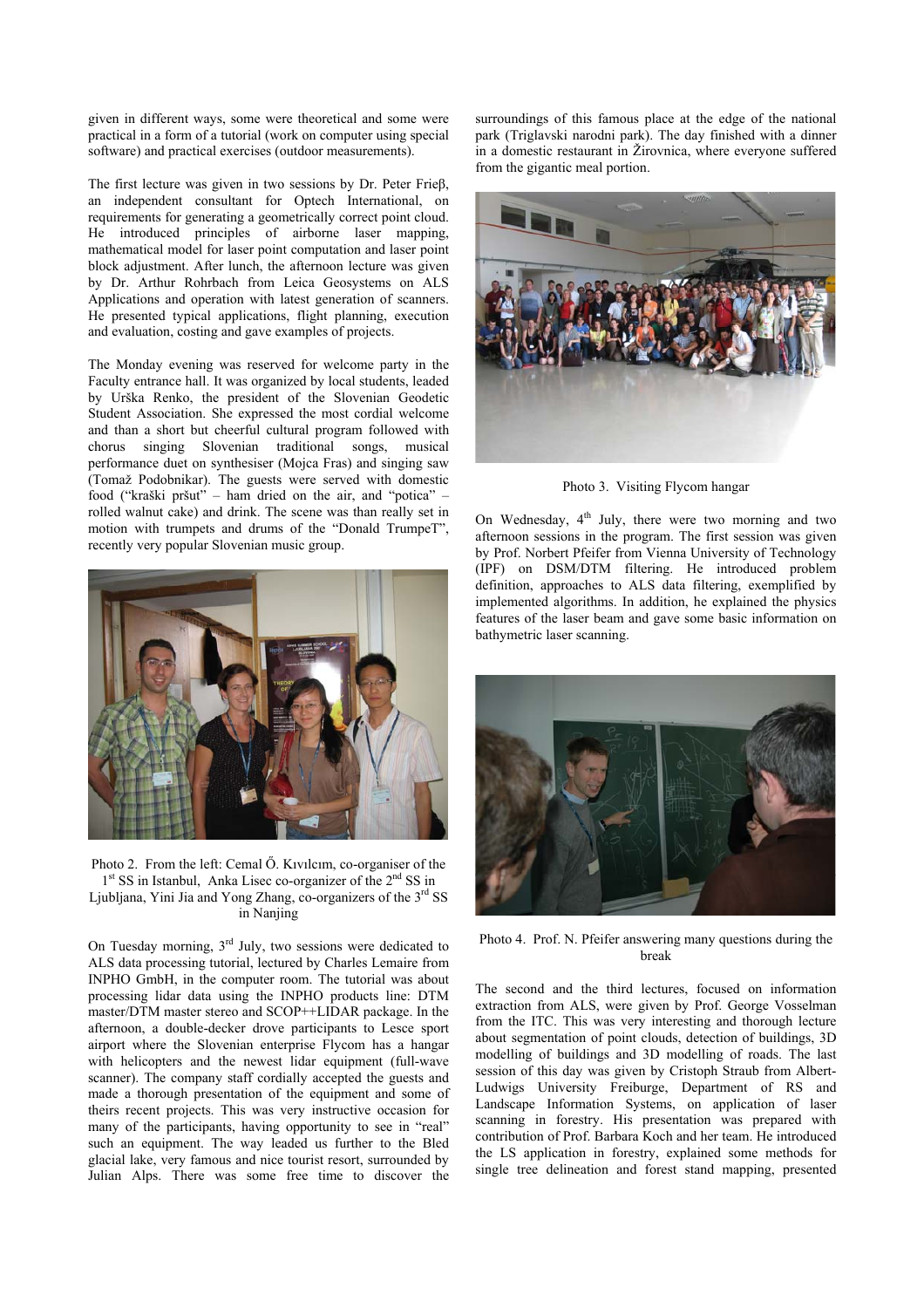estimation of forest characteristics and made very attractive software demonstration.

On Thursday,  $5<sup>th</sup>$  July, program started with the ALS technology. Prof. Norbert Pfeifer gave a lecture in two sessions on overview of TLS systems, overall processing and applications. He explained in details the range measurement and beam deflection, gave basic principles of relative and absolute orientation of laser scanning point clouds, some modelling approaches and selected examples. In the afternoon, two sessions were given by Dr. Devrim Akca from the Swiss Federal Institute of Technology (ETH) Zürich. First lecture was on point cloud co-registration, which is the first step of the whole processing chain (methods from the literature, algorithmic extension of the 2D image matching to the 3D case, different examples). His second lecture was on 3D modelling, texturing and applications in cultural heritage. This lecture was application oriented, about 3D surface meshing and texture capabilities of the available commercial software packages (e.g. PolyWorks, Geomagic), with some examples. In the late afternoon, there was a meeting on Student Consortium activities and related ISPRS Congress youth events. In the meeting were present the ISPRS Second Vice President (Prof. Emmanuel Baltsavias), the WG VI/5 chair and the secretary (Mojca Fras and Anka Lisec), the representatives of students (Krysztof Stereńczak, Cemal Ő. Kıvılcım, Gregor Stavbar) and the Chinese student group (Yong Zhang, Yini Jia, Dr. Gang Han, Yixiang Tian). The discussion was about the next SS in Nanjing, youth forum during the Congress in Beijing (awards, preparation of themes for YF panel session), publishing of the SC digital Newsletter (first issue planed in October 2007), checking and improving SC members database, proposals for improvement of SC functioning and organisation etc. The details are reported in the minutes of the meeting. The evening was reserved for a guided tour of Ljubljana old centre, which finished with a boat trip along the Ljubljanica river to a nice restaurant where another pleasant social gathering took place.



Photo 5. Guided tour to Ljubljana centre, in front of the city hall

On Friday morning,  $6<sup>th</sup>$  July, program started with outdoor practical measurements. Mr. Nikolaus Studnicka from RIEGL LMS GmbH demonstrated the work with the Riegl terrestrial laser scanner. A part of the ancient Roman wall of Emona (today Ljubljana) which is situated near the SS venue, was scanned from different positions. The second session followed in the lecture room, where Mr. Studnicka presented the results

of scanning. In addition, he showed examples of different applications (mobile laser scanning, forensic, archaeology, etc.). The next session was a little bit special, namely, it was dedicated to students – young authors, who wrote a paper or prepared a poster about their research work in laser scanning, and presented it to the audience. All together, there were five oral presentations and one poster presentation. The presentations were very well prepared and there was a lively discussion from the audience.



Photo 6. Young author paper presentation given by Amy S. Woodget

The last program session was given by Mr. Gregor Bilban from the Slovenian company Geoservis, a Leica Geosystems authorized distributor. He demonstrated work with the Leica Geosystems terrestrial laser scanner and data processing, and gave some examples of projects. The final program of the summer school finished with the closing session. The 2nd Vice President Emmanuel Baltsavias gave concentrated information on the next ISPRS Congress in Beijing and reported about the recent 32nd International Symposium on RS of Environment in Costa Rica, where a special program for the students was organised as well. Cemal Ő. Kıvılcım reported on SC past activities and Krysztof Stereńczak, the newly appointed editor for the SC Newsletter, gave information on the goals and contents of the SC Newsletter. Furthermore, there was a discussion about the topics and structure of the program for the next summer school, leaded by the WG VI/5 chair who kindly asked the audience about their opinion. Urška Renko presented some statistics on this SS in Ljubljana (number of participants, countries) and played a photo show of the past days, during which Mojca Fras granted certificates of the attendance to the SS participants and a T-shirt with the SS logo. The logo of the  $2<sup>nd</sup>$  Summer School was a hen piloting a plane performing scanning; the hen represents Slovenia which shape is looks like a hen. The Slovenian students prepared for the organizers-inchief (Mojca Fras, Anka Lisec and Urška Renko) a pleasant surprise, they gave a sincere thanks and flowers. In the evening there was a relaxed social gathering in the hostel Vič, where the Slovenian students prepared some funny program, finishing with the festive cake dedicated to the successful closure of the 2<sup>nd</sup> Summer School.